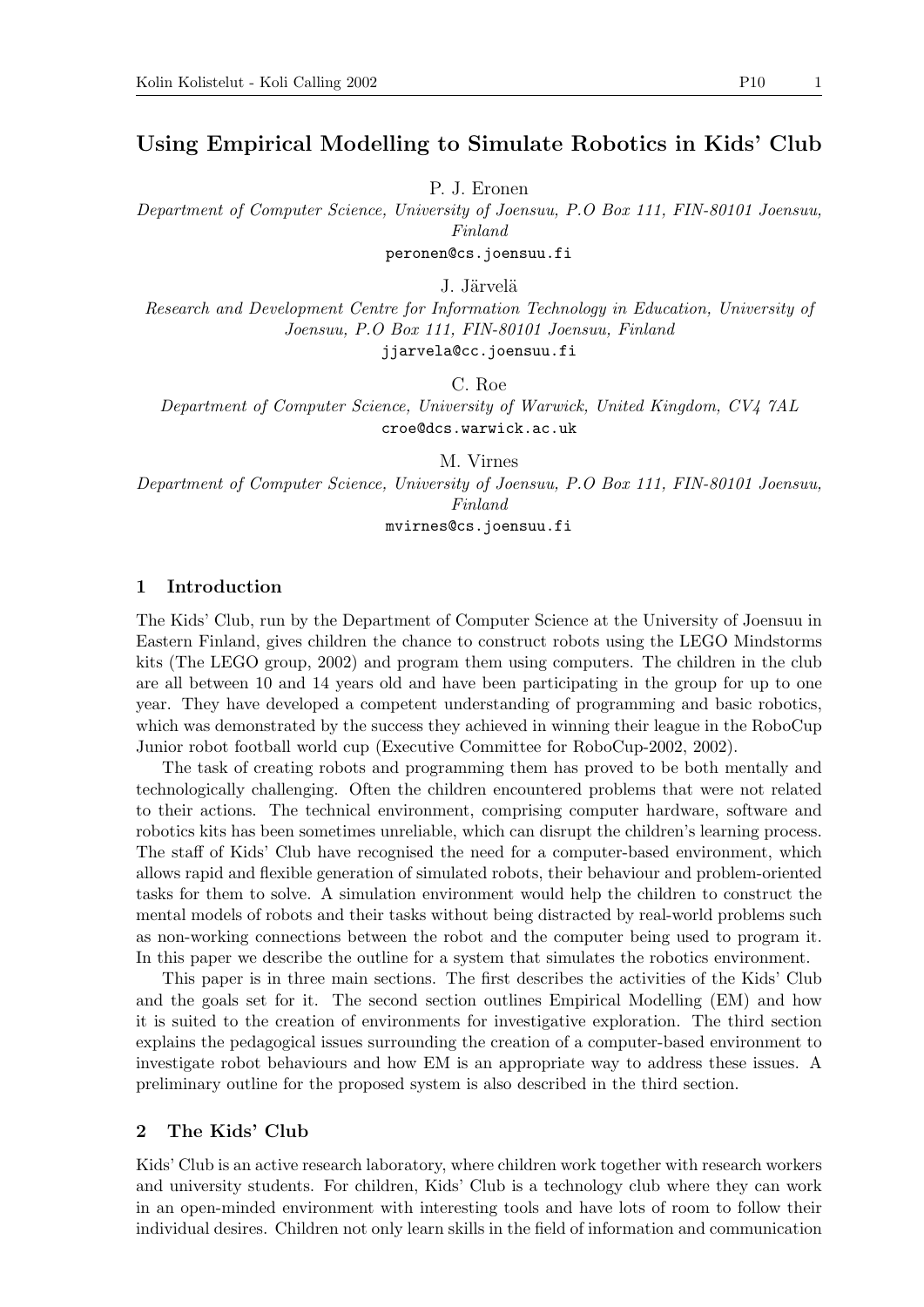technology (ICT), but also have an essential role in contributing to the research community. (Eronen et al., 2002a)

The children learn various skills by using different tools of educational technology. The technical environments include visualisation and concretising tools (e.g a visual programming environment (IPPE) (Jormanainen et al., 2002), control technologies (Empirica Control) (Lavonen et al., 2001) and programmable bricks (LEGO Mindstorms) (The LEGO group, 2002). Children solve small scientific problems working collaboratively in a playful, explorative way. For example, through working with IPPE and robots children learn to understand basic control structures in procedural programming when creating the behaviour for a robot, or mathematical formulas and laws of physics when measuring the speed of a robot.

From a research perspective the aim of Kids' Club is to develop novel ways to learn and teach ICT. We would also like to stimulate children's interest in ICT and encourage them to become both active and confident users of information technology, and doers in information technology society.

The pedagogical background (Eronen et al., 2002b) for Kids' Club is based on problembased learning, creative problem solving and group processes. In the Kids' Club children are designers, who work in pairs in projects without a tight schedule, but in a goal-oriented way within a certain subject. We have not defined a strict curriculum nor do we have any tests. Problem-based learning creates an iterative process from the definition of the problem to presenting the project, through ideas of possible solutions, building, programming and testing the LEGO robot. In this process concretising tools make constructions of mind concrete giving a wider perspective on learning (Papert, 1980). In problem situations children ask help from mentors whose role is not to teach, but to instruct and help children. The mentors are under-graduate and graduate students of computer science and their backgrounds are in computer science and education. To strengthen the learning process children reflect on their learning with the help of a Virtual Reflecting tool, VirRe, at the end of each Kids' Club meeting. Web-form that was used earlier for reflecting was not pleasant to children. Neither it was productive way to collect data for researchers and tutors. Thus, we developed VirRe that records children's answers and web-camera picture into one video file.

According to mentors and children's experiences after the first year, it seems that Kids' Club is a promising environment for developing educational technologies. We can get immediate and constructive feedback from children, which is one of the aims of Kids' Club. Secondly, children's excitement to act in the environment and learn by solving problems shows that visual and concretising tools offer an attractive environment for learning abstract skills like programming.

## 3 Empirical Modelling

Empirical Modelling (EM) is an approach to computer-based modelling that has been developed at the University of Warwick over many years (The Empirical Modelling Research Group, 2002a). The construction of models using these techniques aims to support learning in situations where the process is difficult to prescribe and approaches to learning need to be flexible to support different styles. The Empiricist Perspective on Learning described in (Roe and Beynon, 2002) underpins the learning process that is typical of building models using EM. Most traditional approaches to program construction emphasise the importance of behaviours. The presumption is that the most fundamental aspect of a system is its overall state-transition model. We believe the concept of 'state-as-experienced' to be the most important consideration when constructing computer-based models. The state is a snapshot of external observed values at a particular moment in time. There is no restriction made on possible future states that the system may go into.

This situation is typical of a spreadsheet. Users are free to make any changes that they desire by redefining the value of an observed quantity or by changing a dependency within the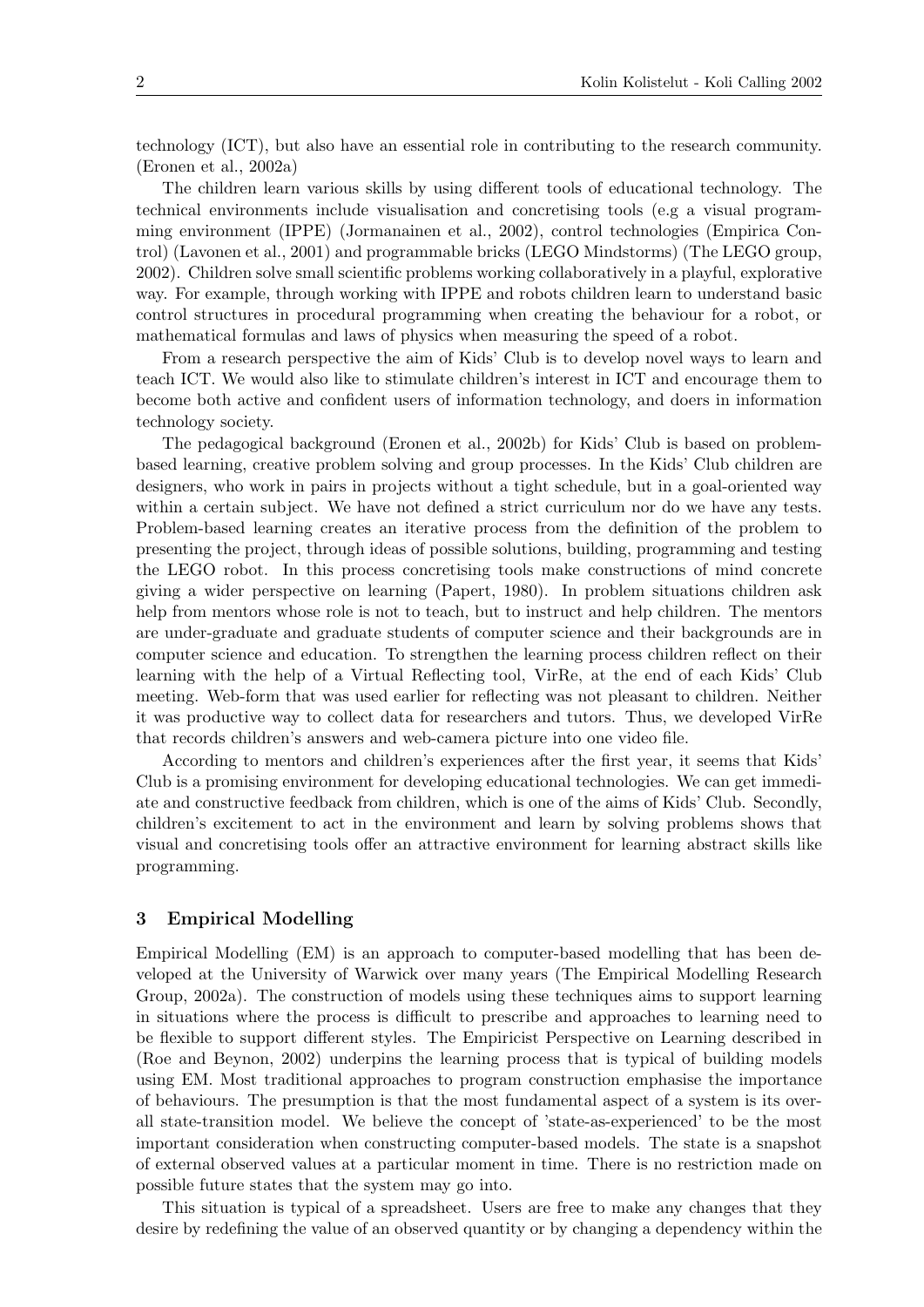system. This experiential interaction is a key characteristic of the EM approach and gives a flexible environment within which exploratory model construction can take place concurrently with improving domain understanding.

This allows us to engage with the primitive modelling that is required to gain initial understanding of a domain before we can articulate about possible sensible behaviours. This perspective on learning and model construction is more fully explained in (Roe and Beynon, 2002).

We use definitive scripts to represent state-as-experienced. A script contains observables and dependencies. An observable is an element of the state that refers to something we can directly apprehend or indirectly determine in the real-world context we are trying to model. A dependency reflects the way in which these observables are indivisibly linked together. By making redefinitions in a definitive script we can explore transitions between states that may be important.

Our modelling environment called TkEden can be used as a 'black-box' to explore software created by another modeller, as a 'partial model' through the construction of small auxiliary scripts to carry out new tasks or refine the current situation, or as an environment for a modeller to construct models of his own (Roe, 1999). Models created by another modeller can be presented in a layered format. Each layer introduces new concepts to increases the complexity and range of options available to learners. We call this technique 'cognitive layering'.

### 4 Simulating Robotics

In a simulation the learner is in an authentic environment in which she interacts with elements incorporated in it. Simulations are computerized models, which are designed to teach how an imaginary or real system works. (Roblyer and Edwards, 2000) In the Robotics Simulation Environment (RSE) learners can program and operate virtual robots that resemble real-world Lego robots. The simulation is situational, which means that learner is put in a hypothetical problem situation and she is asked to react (Roblyer and Edwards, 2000). There are two main goals in using the RSE.

The first goal is to help learners build mental models about robotics that can be used when creating real-world robots. When interacting with real-world robots technical problems can hinder understanding of the fundamental principles. In a simulation the learner can concentrate on the essential features. She does not need to think about the physical design of the robot or resolve technical issues. The learning is made easier in the simulation by presenting a predefined learning path, starting with making predictions about ready-made robots behaviour working through to building their own robots and programming them.

A second goal of the RSE is to exceed real world limitations. Lego robots have only a few different sensors (e.g light sensors, touch sensors), but in a simulation environment we can include new sensors, for example to detect robot interactions. Different scenarios can be generated, for example there can be a traffic scenario, where a robot must be programmed to survive in heavy traffic with other cars, pedestrians and crossroads.

In the RSE, learners are in control of their own learning. The learner uses the simulation, and a mentor provides scaffolding when it is required. Learning is a result of the learners' own actions, when she interacts with the environment. The motivation for using the environment stems from the children's tendency to research their own surroundings and make experiments to get feedback. (von Wright, 1993). The process of learning is best described as mental model building.

Mental models are cognitive artefacts, constructions of the mind, which represent, organise and restructure domain knowledge in a way that observable or imaginary world becomes conceivable (Seel, 2001). They are naturally evolving, and develop when people interact with their environment, other people and artefacts. Mental models produce predictive and explanatory power in understanding different interactions (Norman, 1983). According to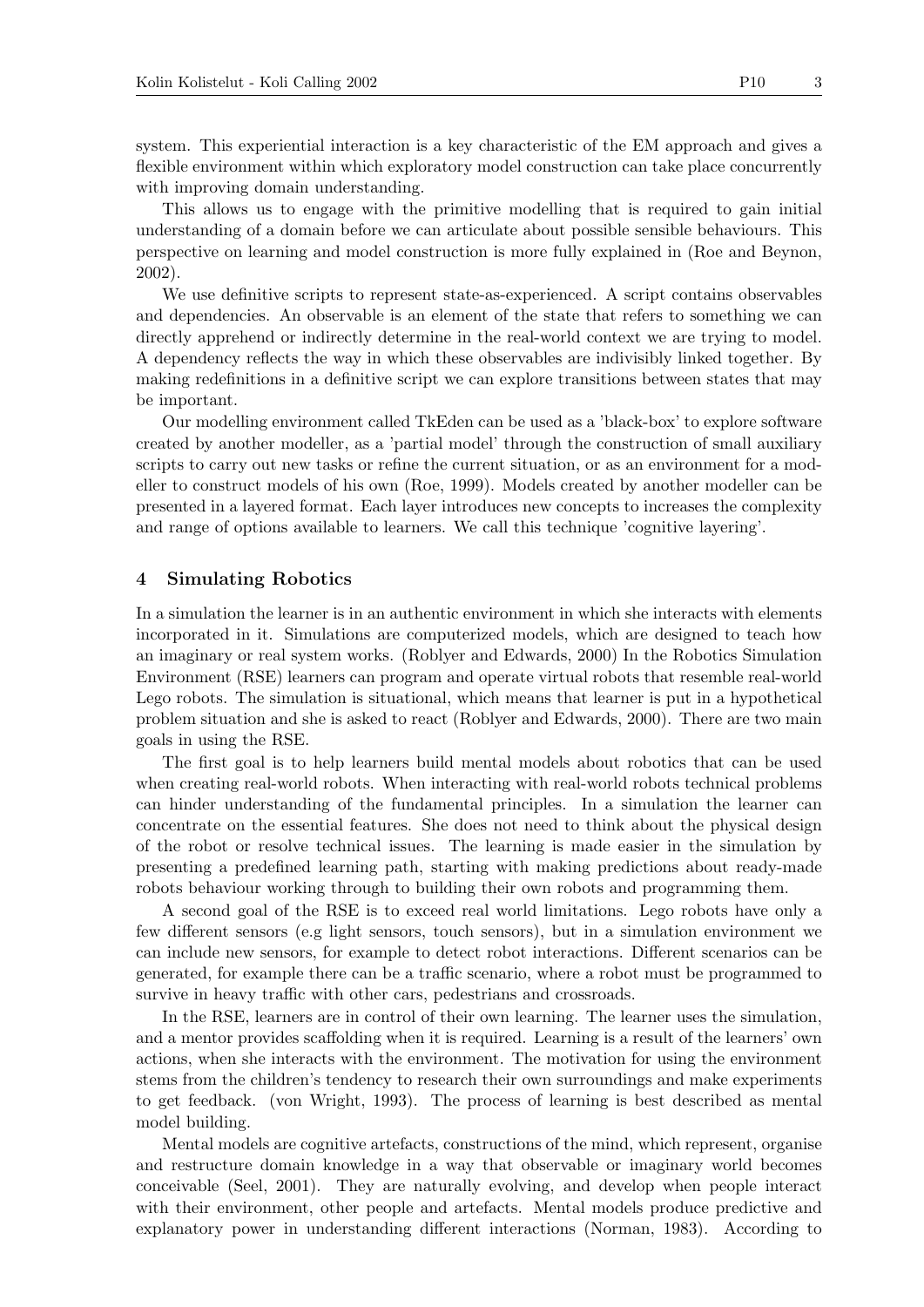constructivism, they are adaptable when faced with a conflict situation and grow stronger through interaction in the environment. In the RSE the learner is in a situation where she has to make predictions about the functions of the robots. In the beginning learners' mental models are inaccurate and incomplete. Learners can refine their mental models with feedback from the simulation. The mental model, which is not viable, must be improved in order to succeed in reaching the wanted goals (Norman, 1983) (Seel, 2001). Learners mental models of robotics evolve when interacting with the RSE.

The process of mental model building in RSE is summarised in Figure 1. The process begins with a problem. The learner can have a vague hypothesis for solving the problem, or she can observe the environment in order to form a hypothesis. The learner begins the testing cycle, where she can test her hypothesis and refine it with feedback from the environment. Eventually the testing cycle produces a solution to the problem. The learners' mental model will be refined. The new mental model raises new questions and produces new problems. The refined mental model also increases the learner's ability to predict the behaviour of operations in the environment. The mental model acquired through interaction with RSE can be transferred to the process of concrete robot building.



Figure 1: The process of constructing mental models in RSE.

The RSE's design is based on cognitive layering (The Empirical Modelling Research Group, 2002b). By separating concepts into layers the learner can control the pace that she is acquiring new skills and the way those skills are being developed. Our design has five levels to support different kinds of learning.

On the first level the learner is provided with ready-made robots with pre-programmed behaviours. The learner may activate the robot and observe its behaviour. The environment visualises the activities of the sensors, when they are activated, for example when running into wall. This is the "black-box" approach, where the internal functionality of the robot can be conjectured according to the observed behaviour of the robot. This helps the learner to realise the possibilities of the system and see the dependencies between situations and reactions.

The second level gives the learner control over the movement of the robot. The situation is analogous to radio-controlled toys, except the fact that the robots may have internal reaction made ready for example for running into wall. This way the learner may reproduce the situations where the robot's behaviour was especially interesting and observe them more carefully.

On the third level, the learner has to build the behavioural scheme for the robot. This includes creating the dependencies between the observables. For example the dependency between the motor rotation and tyres has to be made or the connection between the activation of touch sensor with the change of direction of rotation in motors. By linking the elements of the robot with dependencies, the behaviour of the robot is created. The third level allows also the learner to introduce new environments for the robot to act in.

The learner is allowed to construct the robot from scratch on the fourth level. She can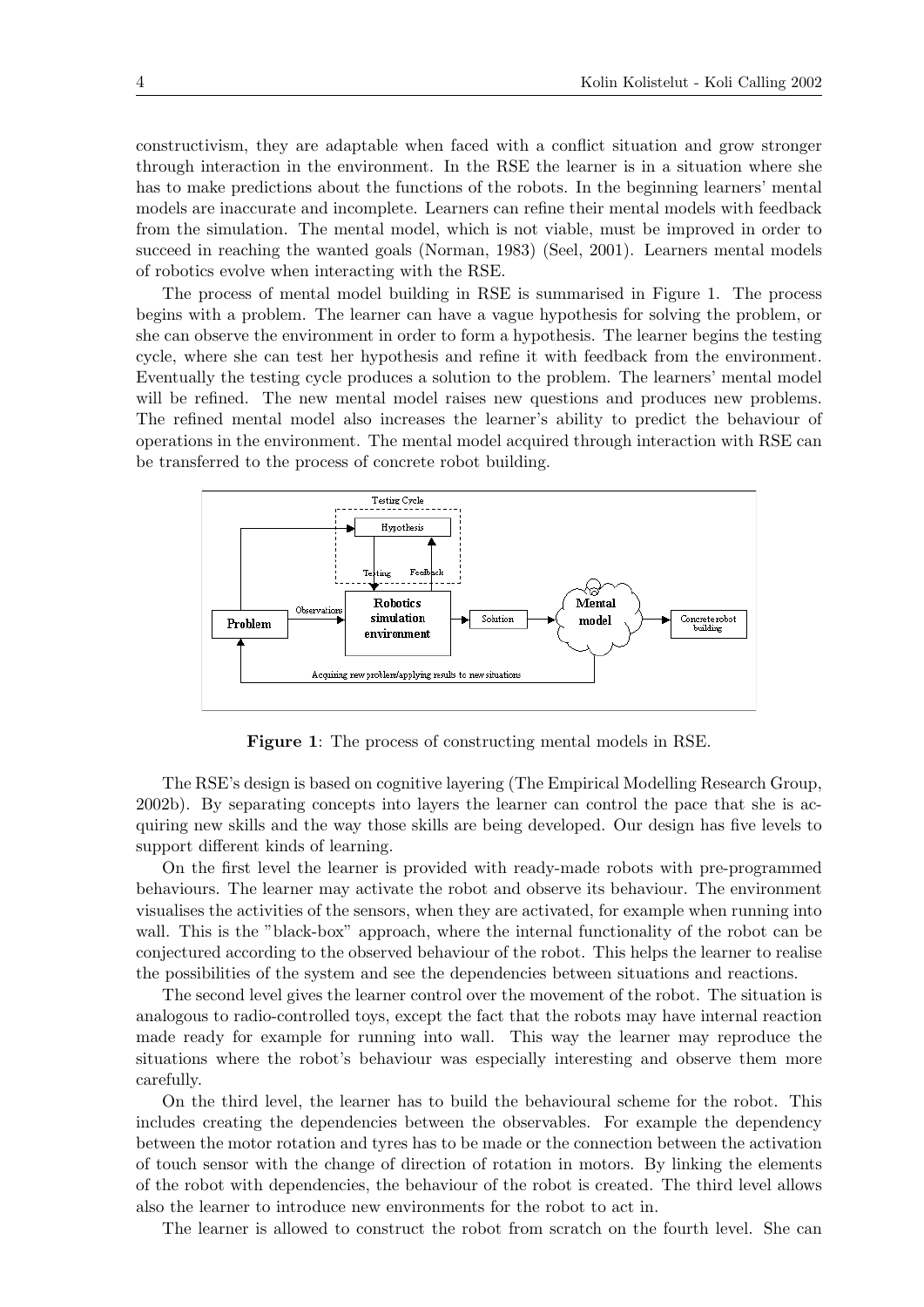add sensors of interest into the system and change the qualities of them. For example the rotation speed of the motor or the sensitivity of the light sensor can be changed.

The fifth level is the most open, where the learner can control everything. In addition to controls allowed by earlier levels, the learner can design sensors of her own or change the operation of the system. It is also possible to alter the source code of the RSE itself, whilst it is running. This kind of system "hacking" brings up interesting scenarios, where advanced learners can change the appearance and functionality of the system according to their specific needs.

## 5 Future Work

The current prototype simulation is a first attempt at creating an environment that is both useful to the children in the Kids' Club and matches their conceptual model of the programming environment for the robots. Our plan is to follow an iterative design methodology such that each cycle increases the number of children it is tested on. There should be a simultaneous reduction in the amount of changes needed to improve the environment (Pratt, 1998).

The initial work on the collaboration of using Empirical Modelling to help simulate Kids' Club activities shows that this approach gives a flexible environment within which exploratory experiments can be carried out, which can be conceptually applied to the task of creating behaviours for real-world Lego robots.

### References

- Eronen, P. J., Sutinen, E., Vesisenaho, M., Virnes, M., 2002a. Kids' Club Information Technology Research with Kids. In: IEEE International Conference on Advanced Learning Technologies, ICALT. Kazan, Russia, pp. 331–333.
- Eronen, P. J., Sutinen, E., Vesisenaho, M., Virnes, M., 2002b. Kids' Club as an ICT-Based Learning Laboratory. Informatica 13 (4), 1–12.
- Executive Committee for RoboCup-2002, 2002. Robocup 2002. Http://www.robocup2002.org/.
- Jormanainen, I., Kannusmäki, O., Sutinen, E., 2002. IPPE How To Visualize Programming with Robots. In: Second Program Visualization Workshop, The 7th Annual Conference on Innovation and Technology in Computer Science Education. Aarhus, Denmark.
- Lavonen, J. M., Meisalo, V. P., Lattu, M., 2001. Problem Solving with an Icon Oriented Programming Tool: A Case Study in Technology Education. Journal of Technology Education 12 (2), 21–34.
- Norman, D. A., 1983. Some Observations on Mental Models. In: Gentner, D., Stevens, A. L. (Eds.), Mental Models. Lawrence Erlbaum Associates, Hillsdale, New Jersey.
- Papert, S., 1980. Mindstorms, Children, Computers and Powerful ideas. All about LOGO How It Was Invented and How It Works. Basic Books, New York.
- Pratt, D., 1998. The Construction of Meanings IN and FOR a Stochastic Domain of Abstraction. PhD. Dissertation, University of London.
- Roblyer, M. D., Edwards, J., 2000. Integrating Educational Technology into Teaching. Prentice Hall, New Jersey.
- Roe, C., 1999. The EMPTY project: Empirical Modelling Principles for Teaching Youngsters. MSc. Dissertation, Department of Computer Science, University of Warwick.